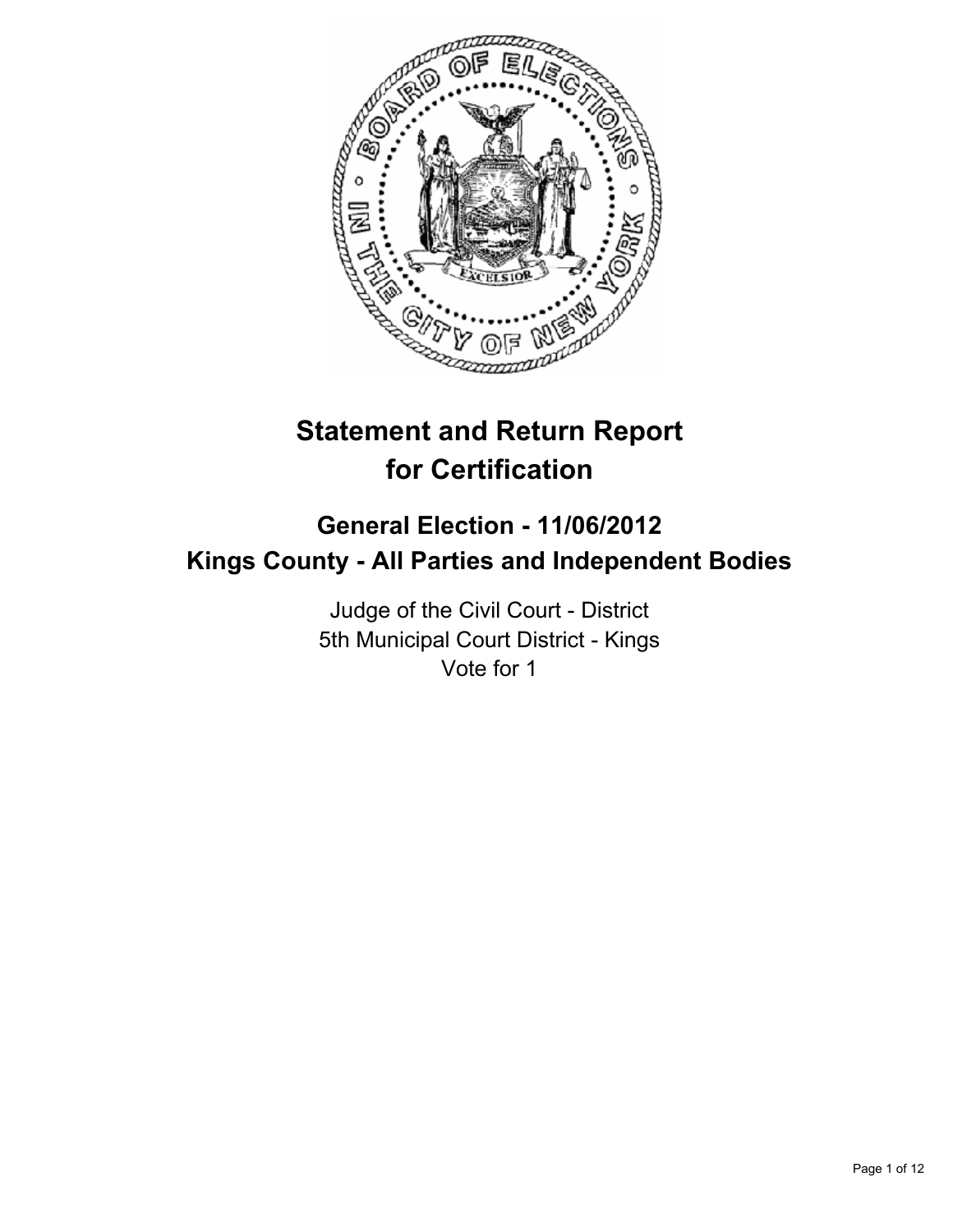

| PUBLIC COUNTER                                           | 17,584 |
|----------------------------------------------------------|--------|
| <b>EMERGENCY</b>                                         | 55     |
| <b>ABSENTEE/MILITARY</b>                                 | 499    |
| FEDERAL                                                  | 268    |
| <b>SPECIAL PRESIDENTIAL</b>                              | 0      |
| AFFIDAVIT                                                | 1,470  |
| <b>Total Ballots</b>                                     | 19,876 |
| Less - Inapplicable Federal/Special Presidential Ballots | (268)  |
| <b>Total Applicable Ballots</b>                          | 19,608 |
| STEVEN Z. MOSTOFSKY (DEMOCRATIC)                         | 12,962 |
| STEVEN Z. MOSTOFSKY (CONSERVATIVE)                       | 1,930  |
| ADAM TEBEF (WRITE-IN)                                    | 1      |
| BENJAMIN FRIED (WRITE-IN)                                | 1      |
| CHARLES TILLMAN (WRITE-IN)                               | 1      |
| CONINE LILY (WRITE-IN)                                   | 1      |
| DAWN DOLELKY (WRITE-IN)                                  | 1      |
| DEREK JETER (WRITE-IN)                                   | 1      |
| DOR HIKIND (WRITE-IN)                                    | 1      |
| EDWARD SHAH (WRITE-IN)                                   | 1      |
| ERJK KOSZSSH (WRITE-IN)                                  | 1      |
| J. EAGER HOOVER (WRITE-IN)                               | 1      |
| JOHN W. CARROLL (WRITE-IN)                               | 1      |
| JON STEWART (WRITE-IN)                                   | 1      |
| JOSHUA BARK (WRITE-IN)                                   | 1      |
| KAREN GOULD (WRITE-IN)                                   | 1      |
| KELLY KRAVEN (WRITE-IN)                                  | 1      |
| MARTIN LUTHER KING (WRITE-IN)                            | 1      |
| MONIQUE THOMAS (WRITE-IN)                                | 1      |
| RALPH PERFETTO (WRITE-IN)                                | 1      |
| SCOTT KRAWCT (WRITE-IN)                                  | 1      |
| UNATTRIBUTABLE WRITE-IN (WRITE-IN)                       | 14     |
| YOSSI ROTBLAT (WRITE-IN)                                 | 1      |
| <b>Total Votes</b>                                       | 14,926 |
| Unrecorded                                               | 4,682  |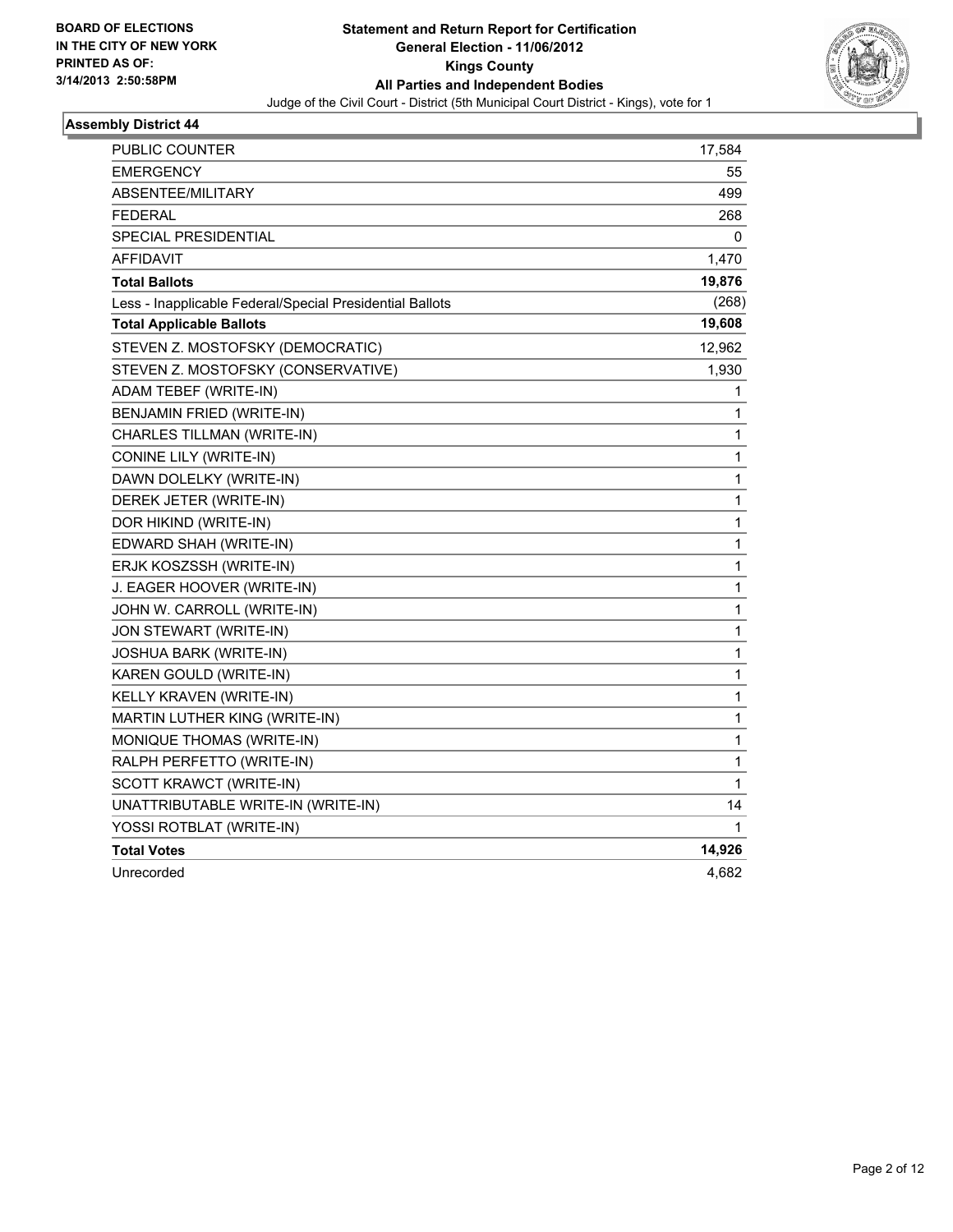

| <b>PUBLIC COUNTER</b>                                    | 16,476            |
|----------------------------------------------------------|-------------------|
| <b>EMERGENCY</b>                                         | 1                 |
| ABSENTEE/MILITARY                                        | 532               |
| <b>FEDERAL</b>                                           | 117               |
| <b>SPECIAL PRESIDENTIAL</b>                              | 0                 |
| <b>AFFIDAVIT</b>                                         | 1,268             |
| <b>Total Ballots</b>                                     | 18,394            |
| Less - Inapplicable Federal/Special Presidential Ballots | (117)             |
| <b>Total Applicable Ballots</b>                          | 18,277            |
| STEVEN Z. MOSTOFSKY (DEMOCRATIC)                         | 9,208             |
| STEVEN Z. MOSTOFSKY (CONSERVATIVE)                       | 2,926             |
| ALAN AJA (WRITE-IN)                                      | 1                 |
| ALEXIS A. ASCHER (WRITE-IN)                              | $\overline{c}$    |
| <b>BILL LYNN (WRITE-IN)</b>                              | $\overline{2}$    |
| HAV SOLO (WRITE-IN)                                      | 1                 |
| JAY BRAIMAN (WRITE-IN)                                   | 3                 |
| <b>JUSTIN BIEBER (WRITE-IN)</b>                          | $\mathbf 1$       |
| KELLY COSTIIOTTA (WRITE-IN)                              | 1                 |
| KEVIN BARNETT (WRITE-IN)                                 | 4                 |
| LEO LYKOUREZOS (WRITE-IN)                                | 3                 |
| LISA GALALIS (WRITE-IN)                                  | $\mathbf{1}$      |
| LOUIS ROSENTHAL (WRITE-IN)                               | $\overline{c}$    |
| ROY ANTOUN (WRITE-IN)                                    | $\overline{2}$    |
| THERESA M. CICCOTTO (WRITE-IN)                           | $12 \overline{ }$ |
| UNATTRIBUTABLE WRITE-IN (WRITE-IN)                       | 18                |
| <b>Total Votes</b>                                       | 12,187            |
| Unrecorded                                               | 6.090             |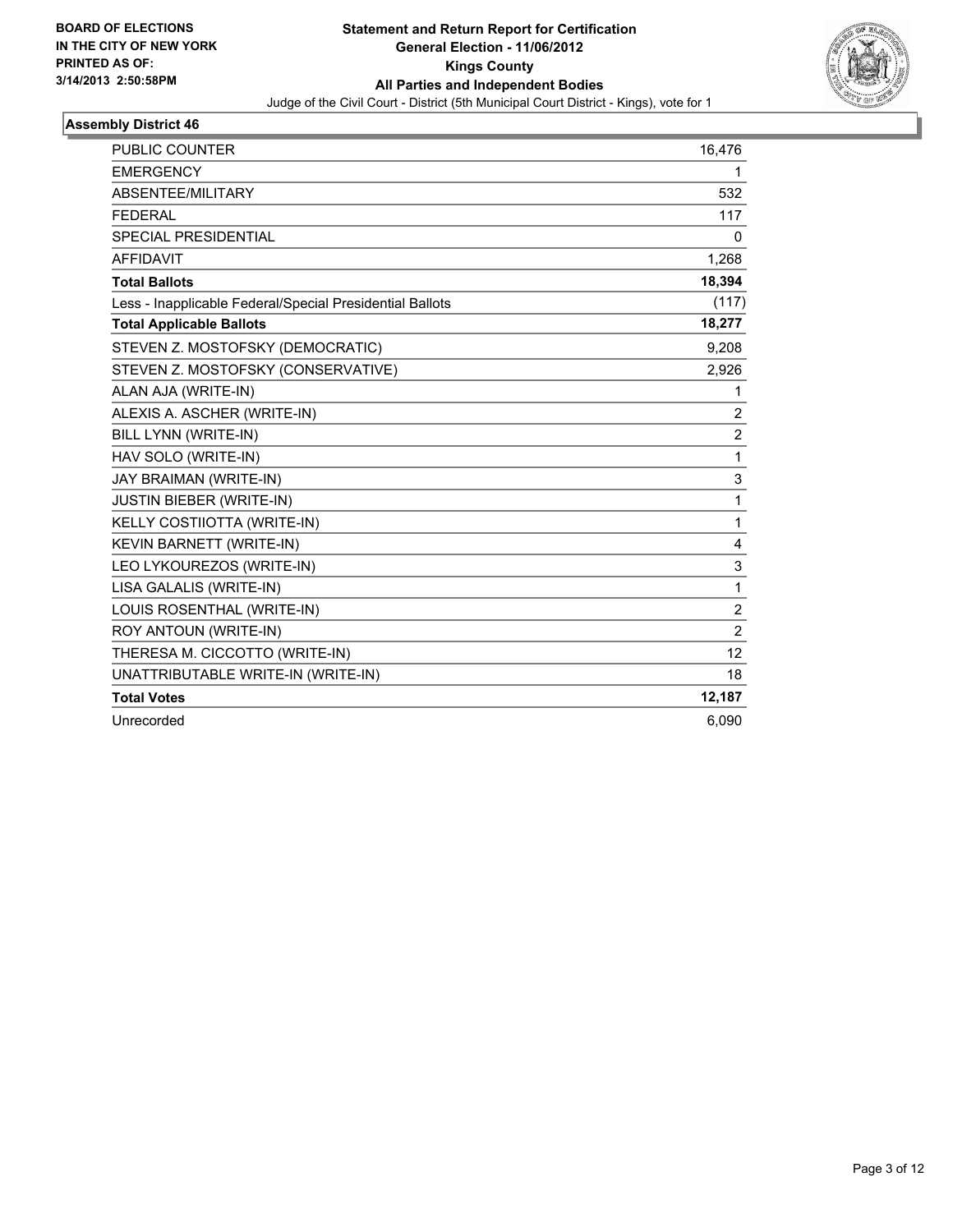

| <b>PUBLIC COUNTER</b>                                    | 12,722 |
|----------------------------------------------------------|--------|
| <b>EMERGENCY</b>                                         | 8      |
| ABSENTEE/MILITARY                                        | 486    |
| <b>FEDERAL</b>                                           | 97     |
| <b>SPECIAL PRESIDENTIAL</b>                              | 0      |
| <b>AFFIDAVIT</b>                                         | 1,214  |
| <b>Total Ballots</b>                                     | 14,527 |
| Less - Inapplicable Federal/Special Presidential Ballots | (97)   |
| <b>Total Applicable Ballots</b>                          | 14,430 |
| STEVEN Z. MOSTOFSKY (DEMOCRATIC)                         | 7,537  |
| STEVEN Z. MOSTOFSKY (CONSERVATIVE)                       | 1,786  |
| ANTONIETTA FUCCIO (WRITE-IN)                             | 3      |
| ARJUN JANAH (WRITE-IN)                                   | 1      |
| DEVID CTOROVIN (WRITE-IN)                                | 1      |
| <b>GLORIA MILLHEIM (WRITE-IN)</b>                        | 1      |
| JOHN EVEY (WRITE-IN)                                     | 1      |
| LATOL TUTINO (WRITE-IN)                                  | 1      |
| MEGAN WILCOX (WRITE-IN)                                  | 1      |
| ROSS BRADY (WRITE-IN)                                    | 1      |
| ROY POLLAK (WRITE-IN)                                    | 1      |
| TIA GUINNESS (WRITE-IN)                                  | 1      |
| UNATTRIBUTABLE WRITE-IN (WRITE-IN)                       | 16     |
| URSULA GANGENI (WRITE-IN)                                | 1      |
| <b>Total Votes</b>                                       | 9,352  |
| Unrecorded                                               | 5,078  |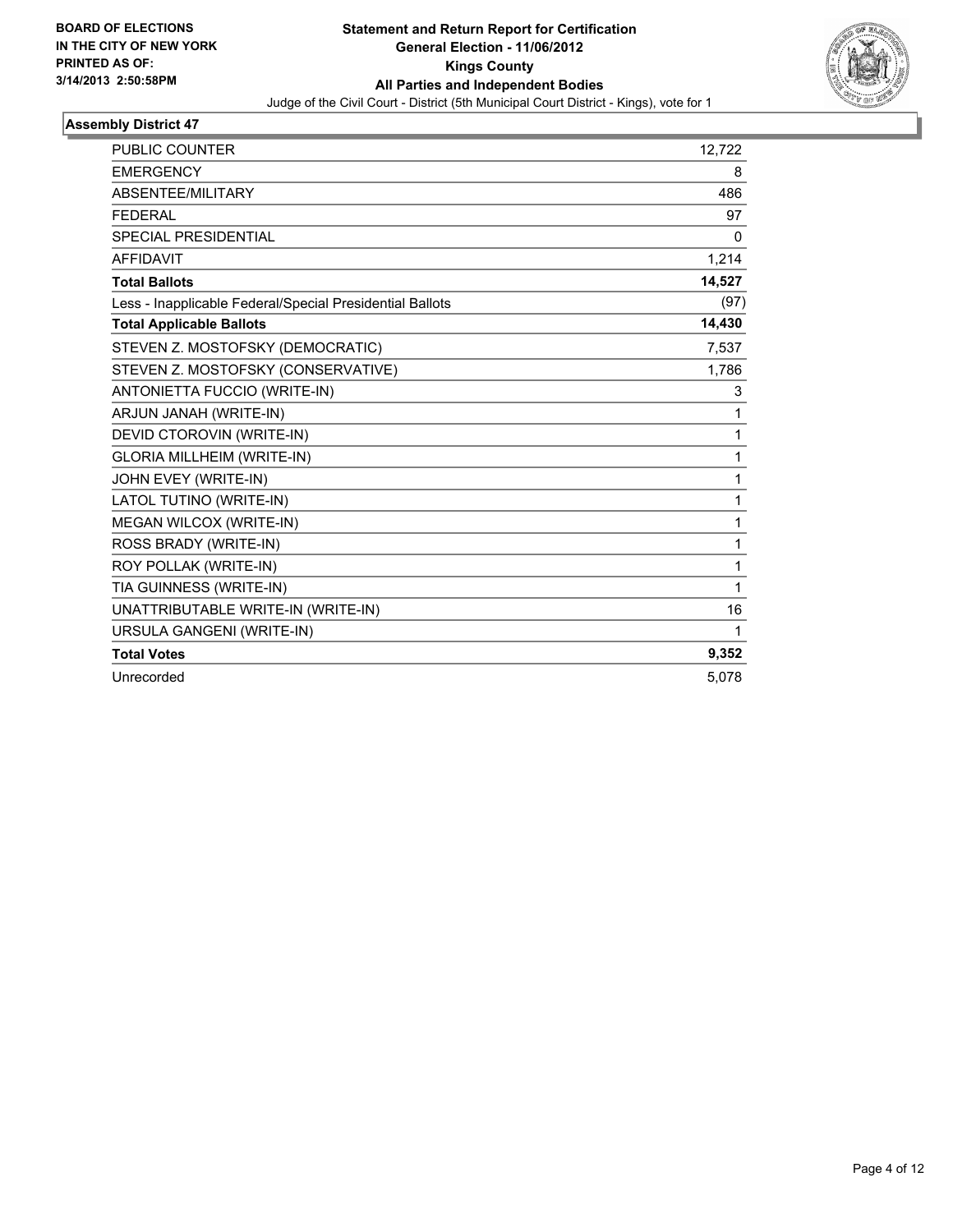

| <b>PUBLIC COUNTER</b>                                    | 16,473 |
|----------------------------------------------------------|--------|
| <b>EMERGENCY</b>                                         | 32     |
| ABSENTEE/MILITARY                                        | 287    |
| <b>FEDERAL</b>                                           | 552    |
| <b>SPECIAL PRESIDENTIAL</b>                              | 0      |
| <b>AFFIDAVIT</b>                                         | 910    |
| <b>Total Ballots</b>                                     | 18,254 |
| Less - Inapplicable Federal/Special Presidential Ballots | (552)  |
| <b>Total Applicable Ballots</b>                          | 17,702 |
| STEVEN Z. MOSTOFSKY (DEMOCRATIC)                         | 9,075  |
| STEVEN Z. MOSTOFSKY (CONSERVATIVE)                       | 3,734  |
| BARBARA STREISAND (WRITE-IN)                             | 1      |
| BENZION WISLCKY (WRITE-IN)                               | 1      |
| BRIAN NASEROW (WRITE-IN)                                 | 1      |
| DIN TORAH (WRITE-IN)                                     | 1      |
| JEFFREY EDELMAN (WRITE-IN)                               | 1      |
| JOSEPH STERN (WRITE-IN)                                  | 1      |
| LINDA GLORIOSOL (WRITE-IN)                               | 1      |
| MENDEL EICKESTEIN (WRITE-IN)                             | 1      |
| MOSHE HOROWITZ (WRITE-IN)                                | 1      |
| MOSHF GROSS (WRITE-IN)                                   | 1      |
| MOTT SLOMVICS (WRITE-IN)                                 | 1      |
| NATHAN LEWIN (WRITE-IN)                                  | 1      |
| PINCHAS RINGEL (WRITE-IN)                                | 1      |
| SHAYA MARCUS (WRITE-IN)                                  | 1      |
| SOLOMON SABEL (WRITE-IN)                                 | 2      |
| STEFANO DIOMEDE (WRITE-IN)                               | 1      |
| UNATTRIBUTABLE WRITE-IN (WRITE-IN)                       | 11     |
| <b>Total Votes</b>                                       | 12,837 |
| Unrecorded                                               | 4,865  |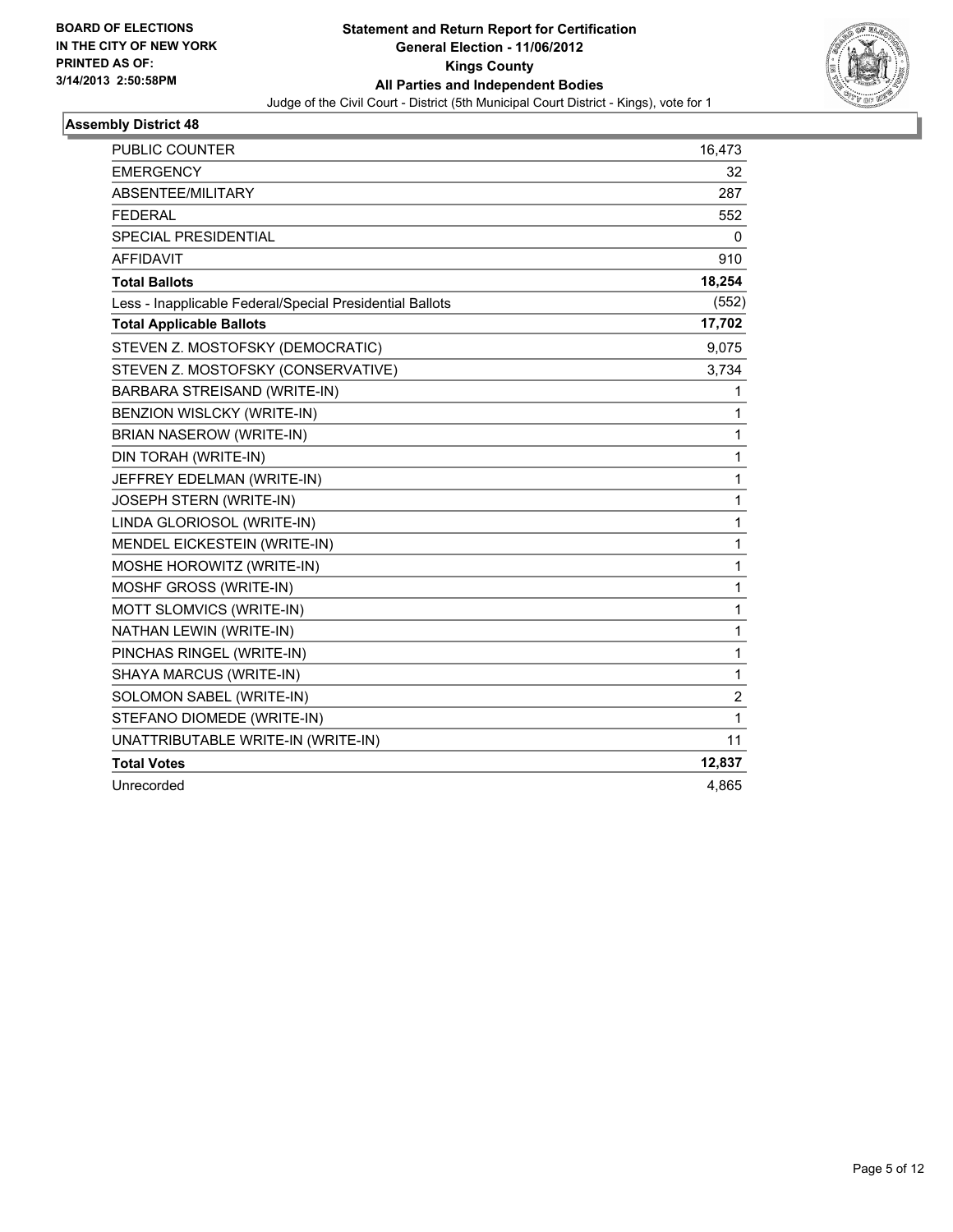

| PUBLIC COUNTER                                           | 15,514 |
|----------------------------------------------------------|--------|
| <b>EMERGENCY</b>                                         | 4      |
| ABSENTEE/MILITARY                                        | 395    |
| <b>FEDERAL</b>                                           | 104    |
| <b>SPECIAL PRESIDENTIAL</b>                              | 0      |
| <b>AFFIDAVIT</b>                                         | 1,551  |
| <b>Total Ballots</b>                                     | 17,568 |
| Less - Inapplicable Federal/Special Presidential Ballots | (104)  |
| <b>Total Applicable Ballots</b>                          | 17,464 |
| STEVEN Z. MOSTOFSKY (DEMOCRATIC)                         | 9,714  |
| STEVEN Z. MOSTOFSKY (CONSERVATIVE)                       | 2,114  |
| ALBERT TIMOFEYER (WRITE-IN)                              | 1      |
| <b>BARACK OBAMA (WRITE-IN)</b>                           | 2      |
| CALMAN BEGUN (WRITE-IN)                                  | 1      |
| CHRIS MURPHY (WRITE-IN)                                  | 1      |
| DENNIS A. CARBONE (WRITE-IN)                             | 1      |
| ELIZABETH L. CARBONE (WRITE-IN)                          | 1      |
| JAMES VILLA (WRITE-IN)                                   | 2      |
| <b>JESSICA GIORDANO (WRITE-IN)</b>                       | 1      |
| MARY CORSO (WRITE-IN)                                    | 1      |
| MICHAEL A. MAZZEO (WRITE-IN)                             | 1      |
| ROGER OKON (WRITE-IN)                                    | 1      |
| SHEMP HOWARD (WRITE-IN)                                  | 1      |
| STEPHEN A. HARDSON (WRITE-IN)                            | 1      |
| STEPHEN GIORDANO (WRITE-IN)                              | 1      |
| THERESA M. CICCOTTO (WRITE-IN)                           | 1      |
| UNATTRIBUTABLE WRITE-IN (WRITE-IN)                       | 12     |
| <b>VULLNET VELIV (WRITE-IN)</b>                          | 1      |
| YADIRA ELENA GARCIA (WRITE-IN)                           | 1      |
| <b>Total Votes</b>                                       | 11,859 |
| Unrecorded                                               | 5,605  |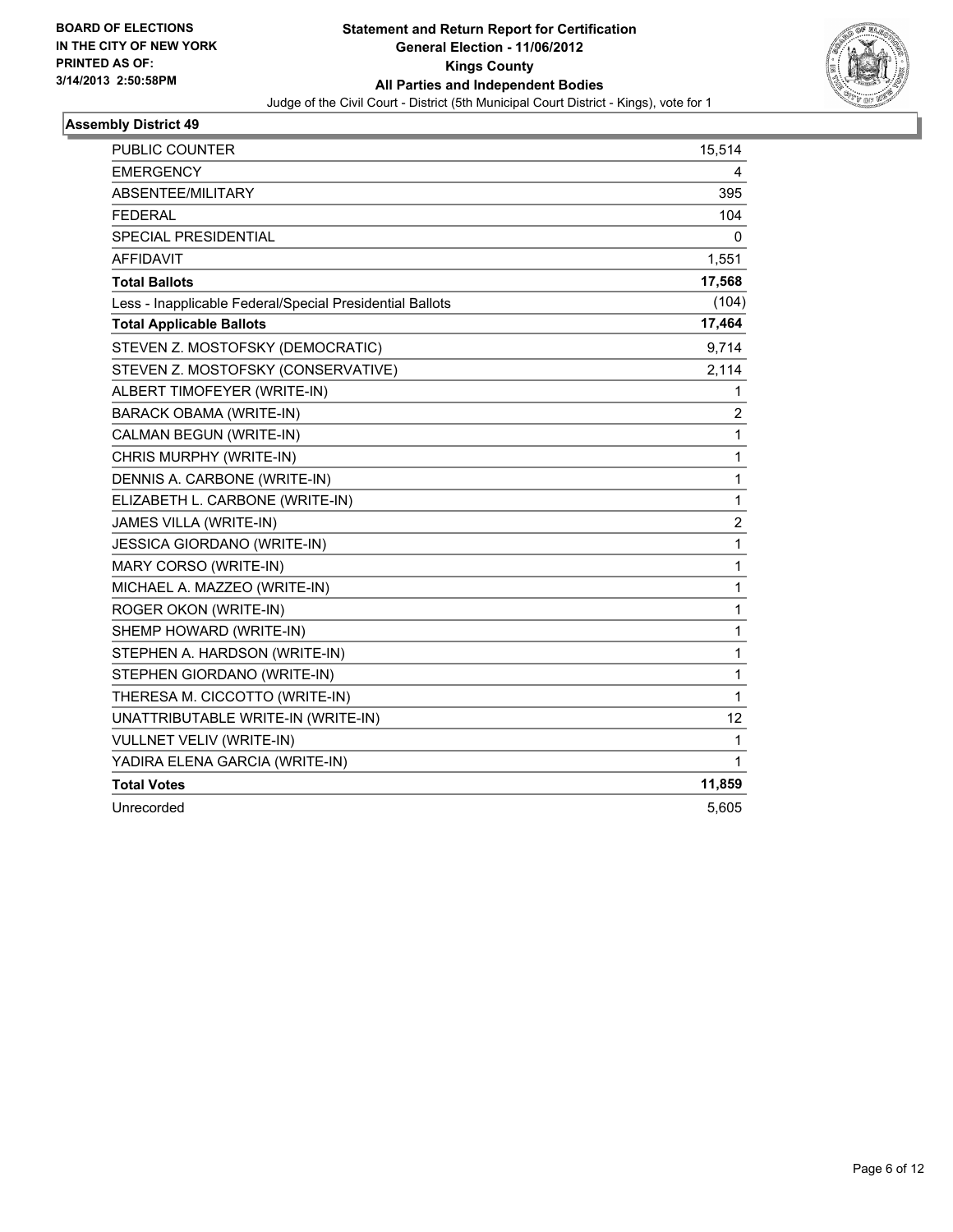

| <b>PUBLIC COUNTER</b>                                    | 18,229       |
|----------------------------------------------------------|--------------|
| EMERGENCY                                                | 1            |
| <b>ABSENTEE/MILITARY</b>                                 | 371          |
| FEDERAL                                                  | 143          |
| SPECIAL PRESIDENTIAL                                     | 0            |
| <b>AFFIDAVIT</b>                                         | 2,257        |
| <b>Total Ballots</b>                                     | 21,001       |
| Less - Inapplicable Federal/Special Presidential Ballots | (143)        |
| <b>Total Applicable Ballots</b>                          | 20,858       |
| STEVEN Z. MOSTOFSKY (DEMOCRATIC)                         | 14,556       |
| STEVEN Z. MOSTOFSKY (CONSERVATIVE)                       | 1,151        |
| ANN VISCVSI (WRITE-IN)                                   | 1            |
| AOIFE PETITGARD (WRITE-IN)                               | 1            |
| ARTHUR FOGEL (WRITE-IN)                                  | 1            |
| <b>BILL CLINTON (WRITE-IN)</b>                           | 1            |
| <b>BOB HOWE (WRITE-IN)</b>                               | 1            |
| CHARLES FAKELSTEIN (WRITE-IN)                            | 1            |
| CHRIS HAYES (WRITE-IN)                                   | 1            |
| DAVIOL MCREYNOLDS (WRITE-IN)                             | 1            |
| EDWARD CATZ (WRITE-IN)                                   | 1            |
| EMMANUEL KANT (WRITE-IN)                                 | 2            |
| F. CAT FITEGAROLD (WRITE-IN)                             | 1            |
| IAN G. WILLIAMS (WRITE-IN)                               | 1            |
| JAMES BROWN (WRITE-IN)                                   | 1            |
| JERRY BOYRDEAY (WRITE-IN)                                | 1            |
| JOHN EDWARDS (WRITE-IN)                                  | 1            |
| JOSEPH PADUANO (WRITE-IN)                                | 1            |
| LAWRENCE ROCKWOOD (WRITE-IN)                             | 1            |
| LESLIE KNOPE (WRITE-IN)                                  | 1            |
| LOUIS CK (WRITE-IN)                                      | 2            |
| MALREAD FARRELL (WRITE-IN)                               | 1            |
| MARY ELLEN ERICKSON (WRITE-IN)                           | 1            |
| RACHEL SILKWORTH (WRITE-IN)                              | 2            |
| STEPHEN KOURSELIS (WRITE-IN)                             | 1            |
| TODD LOUIS (WRITE-IN)                                    | 1            |
| UNATTRIBUTABLE WRITE-IN (WRITE-IN)                       | 13           |
| VALERIE NAVARRERO (WRITE-IN)                             | $\mathbf{1}$ |
| YITZCHOK FRIEDMAN (WRITE-IN)                             | 1            |
| <b>Total Votes</b>                                       | 15,749       |
| Unrecorded                                               | 5,109        |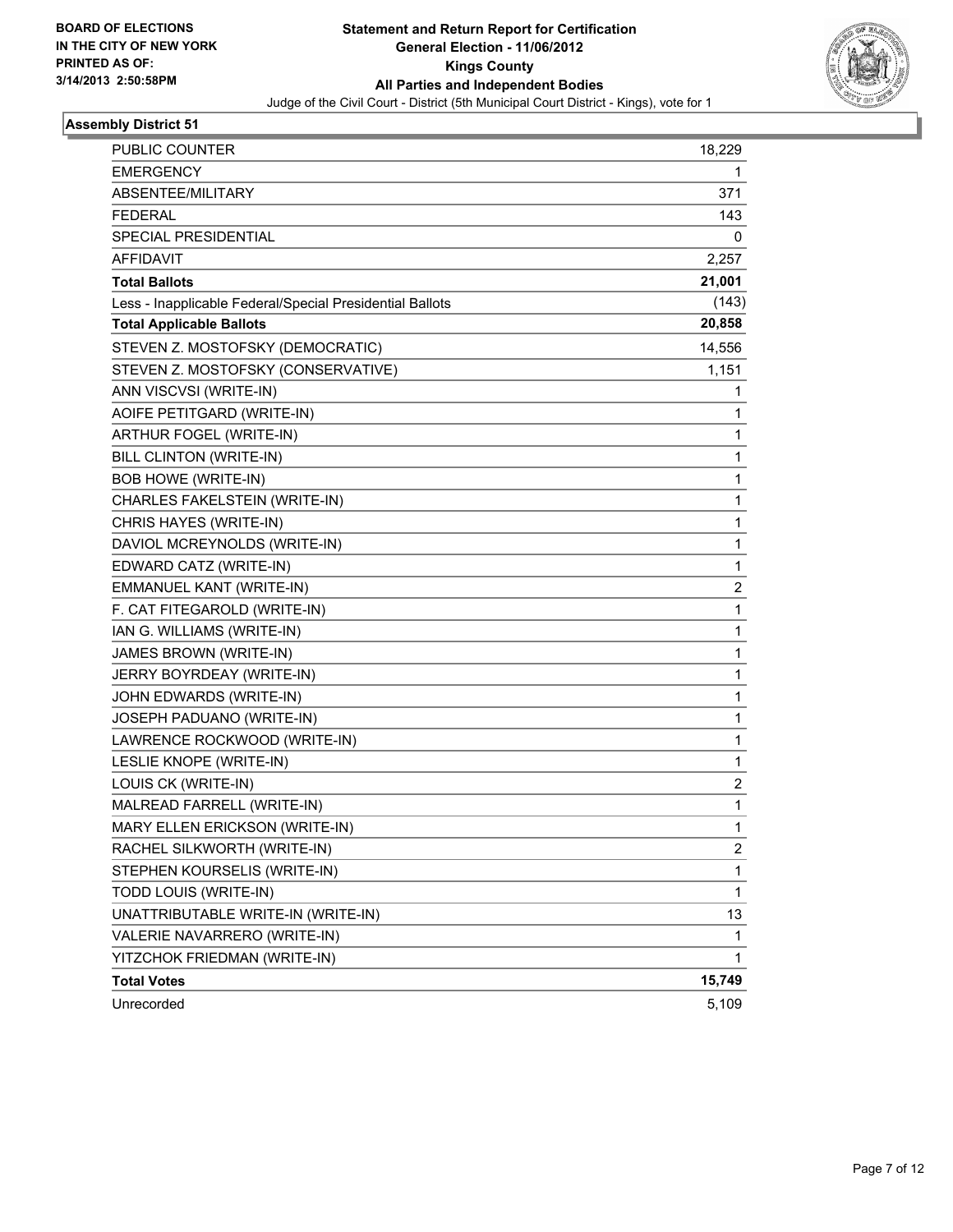

| <b>PUBLIC COUNTER</b>                                    | 650 |
|----------------------------------------------------------|-----|
| <b>EMERGENCY</b>                                         | 0   |
| ABSENTEE/MILITARY                                        | 29  |
| <b>FEDERAL</b>                                           | 2   |
| SPECIAL PRESIDENTIAL                                     | 0   |
| AFFIDAVIT                                                | 103 |
| <b>Total Ballots</b>                                     | 784 |
| Less - Inapplicable Federal/Special Presidential Ballots | (2) |
| <b>Total Applicable Ballots</b>                          | 782 |
| STEVEN Z. MOSTOFSKY (DEMOCRATIC)                         | 598 |
| STEVEN Z. MOSTOFSKY (CONSERVATIVE)                       | 21  |
| UNATTRIBUTABLE WRITE-IN (WRITE-IN)                       | 1   |
| <b>Total Votes</b>                                       | 620 |
| Unrecorded                                               | 162 |

| <b>PUBLIC COUNTER</b>                                    | 8,419          |
|----------------------------------------------------------|----------------|
| <b>EMERGENCY</b>                                         | 0              |
| ABSENTEE/MILITARY                                        | 240            |
| <b>FEDERAL</b>                                           | 69             |
| SPECIAL PRESIDENTIAL                                     | 0              |
| <b>AFFIDAVIT</b>                                         | 560            |
| <b>Total Ballots</b>                                     | 9,288          |
| Less - Inapplicable Federal/Special Presidential Ballots | (69)           |
| <b>Total Applicable Ballots</b>                          | 9,219          |
| STEVEN Z. MOSTOFSKY (DEMOCRATIC)                         | 5,169          |
| STEVEN Z. MOSTOFSKY (CONSERVATIVE)                       | 1,441          |
| ABE VIGODA (WRITE-IN)                                    | 1              |
| ALBOILAOIN J. CALHOUN (WRITE-IN)                         | 1              |
| <b>BOB SMITH (WRITE-IN)</b>                              | 2              |
| <b>CRAY FISCHER (WRITE-IN)</b>                           | 1              |
| DOUGLAS DIKIJIAN (WRITE-IN)                              | 2              |
| INGRID HOWELL (WRITE-IN)                                 | 1              |
| LARA J. GENOVESI (WRITE-IN)                              | 2              |
| MUTSONG BURNS (WRITE-IN)                                 | 1              |
| RACHEL D. GOLD (WRITE-IN)                                | 3              |
| RIA YANG (WRITE-IN)                                      | 2              |
| RON PAUL (WRITE-IN)                                      | 1              |
| RONALD REAGAN (WRITE-IN)                                 | $\overline{c}$ |
| SARAH BLUNTZ COLLINS (WRITE-IN)                          | 1              |
| STEVE HARRISON (WRITE-IN)                                | $\overline{c}$ |
| THERESA M. CICCOTTO (WRITE-IN)                           | 1              |
| TODD BRIDGES (WRITE-IN)                                  | $\overline{2}$ |
| UNATTRIBUTABLE WRITE-IN (WRITE-IN)                       | 11             |
| <b>Total Votes</b>                                       | 6,646          |
| Unrecorded                                               | 2,573          |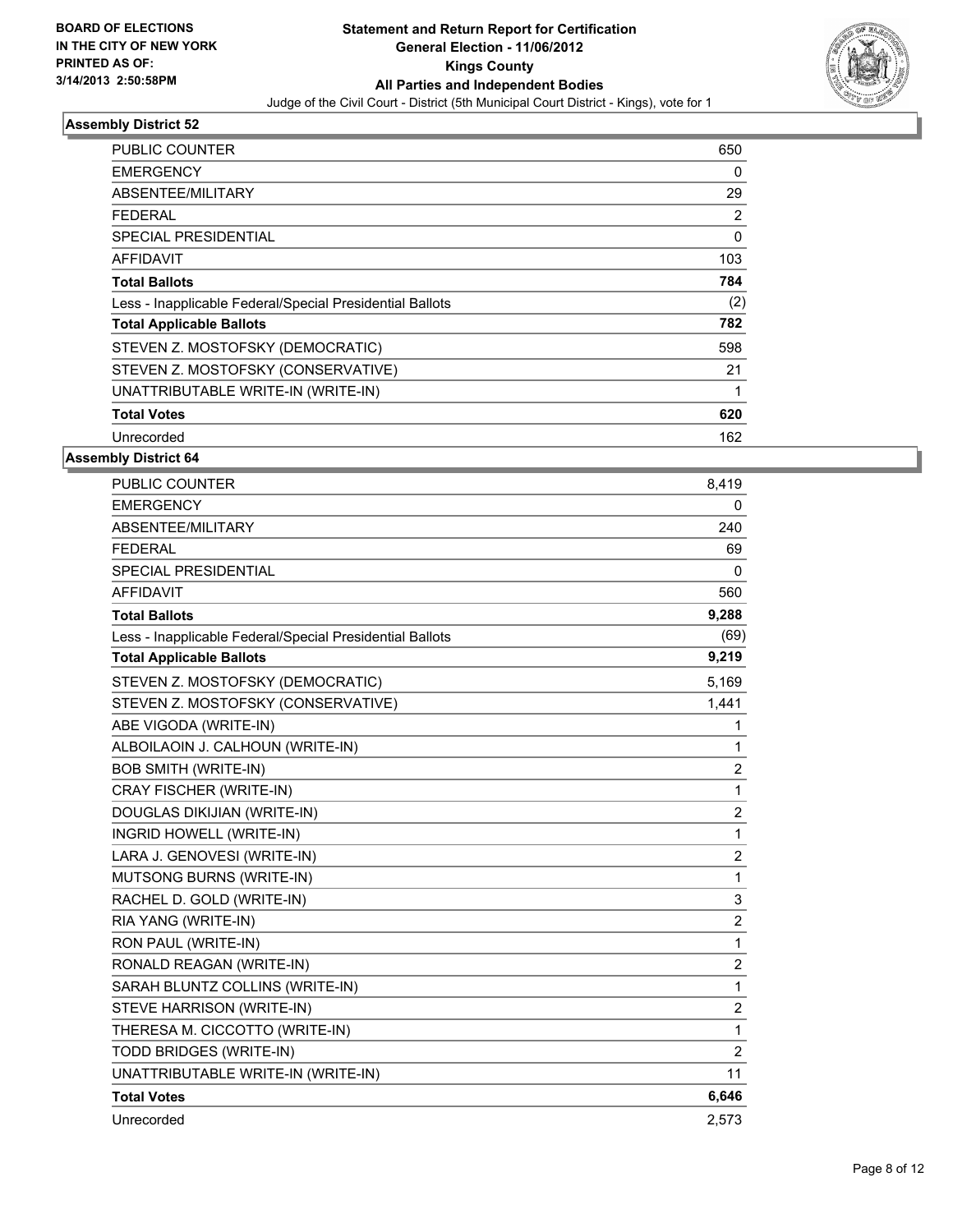

#### **Total for Judge of the Civil Court - District (5th Municipal Court District - Kings) - Kings County**

| PUBLIC COUNTER                                           | 106,067                 |
|----------------------------------------------------------|-------------------------|
| EMERGENCY                                                | 101                     |
| ABSENTEE/MILITARY                                        | 2,839                   |
| <b>FEDERAL</b>                                           | 1,352                   |
| <b>SPECIAL PRESIDENTIAL</b>                              | 0                       |
| <b>AFFIDAVIT</b>                                         | 9,333                   |
| <b>Total Ballots</b>                                     | 119,692                 |
| Less - Inapplicable Federal/Special Presidential Ballots | (1, 352)                |
| <b>Total Applicable Ballots</b>                          | 118,340                 |
| STEVEN Z. MOSTOFSKY (DEMOCRATIC)                         | 68,819                  |
| STEVEN Z. MOSTOFSKY (CONSERVATIVE)                       | 15,103                  |
| ABE VIGODA (WRITE-IN)                                    | 1                       |
| ADAM TEBEF (WRITE-IN)                                    | 1                       |
| ALAN AJA (WRITE-IN)                                      | 1                       |
| ALBERT TIMOFEYER (WRITE-IN)                              | 1                       |
| ALBOILAOIN J. CALHOUN (WRITE-IN)                         | $\mathbf{1}$            |
| ALEXIS A. ASCHER (WRITE-IN)                              | 2                       |
| ANN VISCVSI (WRITE-IN)                                   | 1                       |
| ANTONIETTA FUCCIO (WRITE-IN)                             | 3                       |
| AOIFE PETITGARD (WRITE-IN)                               | 1                       |
| ARJUN JANAH (WRITE-IN)                                   | 1                       |
| ARTHUR FOGEL (WRITE-IN)                                  | $\mathbf{1}$            |
| BARACK OBAMA (WRITE-IN)                                  | 2                       |
| BARBARA STREISAND (WRITE-IN)                             | 1                       |
| BENJAMIN FRIED (WRITE-IN)                                | $\mathbf{1}$            |
| BENZION WISLCKY (WRITE-IN)                               | $\mathbf 1$             |
| BILL CLINTON (WRITE-IN)                                  | 1                       |
| BILL LYNN (WRITE-IN)                                     | $\overline{\mathbf{c}}$ |
| BOB HOWE (WRITE-IN)                                      | 1                       |
| <b>BOB SMITH (WRITE-IN)</b>                              | 2                       |
| BRIAN NASEROW (WRITE-IN)                                 | $\mathbf{1}$            |
| CALMAN BEGUN (WRITE-IN)                                  | 1                       |
| CHARLES FAKELSTEIN (WRITE-IN)                            | $\mathbf 1$             |
| CHARLES TILLMAN (WRITE-IN)                               | 1                       |
| CHRIS HAYES (WRITE-IN)                                   | 1                       |
| CHRIS MURPHY (WRITE-IN)                                  | 1                       |
| CONINE LILY (WRITE-IN)                                   | 1                       |
| CRAY FISCHER (WRITE-IN)                                  | 1                       |
| DAVIOL MCREYNOLDS (WRITE-IN)                             | 1                       |
| DAWN DOLELKY (WRITE-IN)                                  | 1                       |
| DENNIS A. CARBONE (WRITE-IN)                             | 1                       |
| DEREK JETER (WRITE-IN)                                   | 1                       |
| DEVID CTOROVIN (WRITE-IN)                                | $\mathbf{1}$            |
| DIN TORAH (WRITE-IN)                                     | 1                       |
| DOR HIKIND (WRITE-IN)                                    | $\mathbf 1$             |
| DOUGLAS DIKIJIAN (WRITE-IN)                              | $\mathbf{2}$            |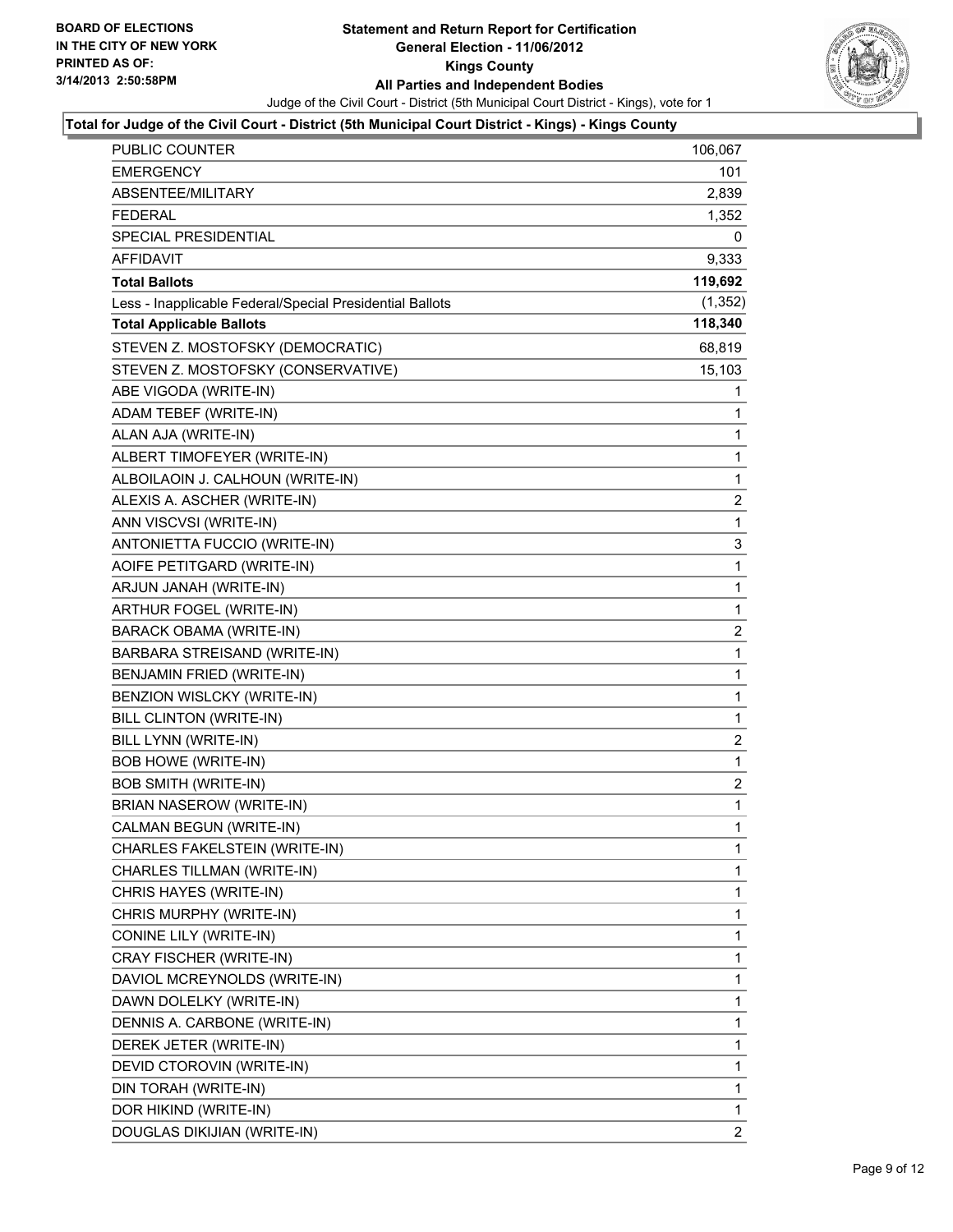

#### **Total for Judge of the Civil Court - District (5th Municipal Court District - Kings) - Kings County**

| EDWARD CATZ (WRITE-IN)            | 1              |
|-----------------------------------|----------------|
| EDWARD SHAH (WRITE-IN)            | 1              |
| ELIZABETH L. CARBONE (WRITE-IN)   | 1              |
| EMMANUEL KANT (WRITE-IN)          | $\overline{c}$ |
| ERJK KOSZSSH (WRITE-IN)           | 1              |
| F. CAT FITEGAROLD (WRITE-IN)      | 1              |
| <b>GLORIA MILLHEIM (WRITE-IN)</b> | 1              |
| HAV SOLO (WRITE-IN)               | 1              |
| IAN G. WILLIAMS (WRITE-IN)        | 1              |
| INGRID HOWELL (WRITE-IN)          | 1              |
| J. EAGER HOOVER (WRITE-IN)        | 1              |
| JAMES BROWN (WRITE-IN)            | 1              |
| JAMES VILLA (WRITE-IN)            | $\mathbf{2}$   |
| JAY BRAIMAN (WRITE-IN)            | 3              |
| JEFFREY EDELMAN (WRITE-IN)        | 1              |
| JERRY BOYRDEAY (WRITE-IN)         | 1              |
| JESSICA GIORDANO (WRITE-IN)       | 1              |
| JOHN EDWARDS (WRITE-IN)           | 1              |
| JOHN EVEY (WRITE-IN)              | 1              |
| JOHN W. CARROLL (WRITE-IN)        | 1              |
| JON STEWART (WRITE-IN)            | 1              |
| JOSEPH PADUANO (WRITE-IN)         | 1              |
| JOSEPH STERN (WRITE-IN)           | 1              |
| <b>JOSHUA BARK (WRITE-IN)</b>     | 1              |
| <b>JUSTIN BIEBER (WRITE-IN)</b>   | 1              |
| KAREN GOULD (WRITE-IN)            | 1              |
| KELLY COSTIIOTTA (WRITE-IN)       | 1              |
| KELLY KRAVEN (WRITE-IN)           | 1              |
| KEVIN BARNETT (WRITE-IN)          | 4              |
| LARA J. GENOVESI (WRITE-IN)       | $\overline{c}$ |
| LATOL TUTINO (WRITE-IN)           | 1              |
| LAWRENCE ROCKWOOD (WRITE-IN)      | 1              |
| LEO LYKOUREZOS (WRITE-IN)         | 3              |
| LESLIE KNOPE (WRITE-IN)           | 1              |
| LINDA GLORIOSOL (WRITE-IN)        | 1              |
| LISA GALALIS (WRITE-IN)           | 1              |
| LOUIS CK (WRITE-IN)               | 2              |
| LOUIS ROSENTHAL (WRITE-IN)        | 2              |
| MALREAD FARRELL (WRITE-IN)        | 1              |
| MARTIN LUTHER KING (WRITE-IN)     | 1              |
| MARY CORSO (WRITE-IN)             | 1              |
| MARY ELLEN ERICKSON (WRITE-IN)    | 1              |
| MEGAN WILCOX (WRITE-IN)           | 1              |
| MENDEL EICKESTEIN (WRITE-IN)      | 1              |
| MICHAEL A. MAZZEO (WRITE-IN)      | 1              |
| MONIQUE THOMAS (WRITE-IN)         | 1              |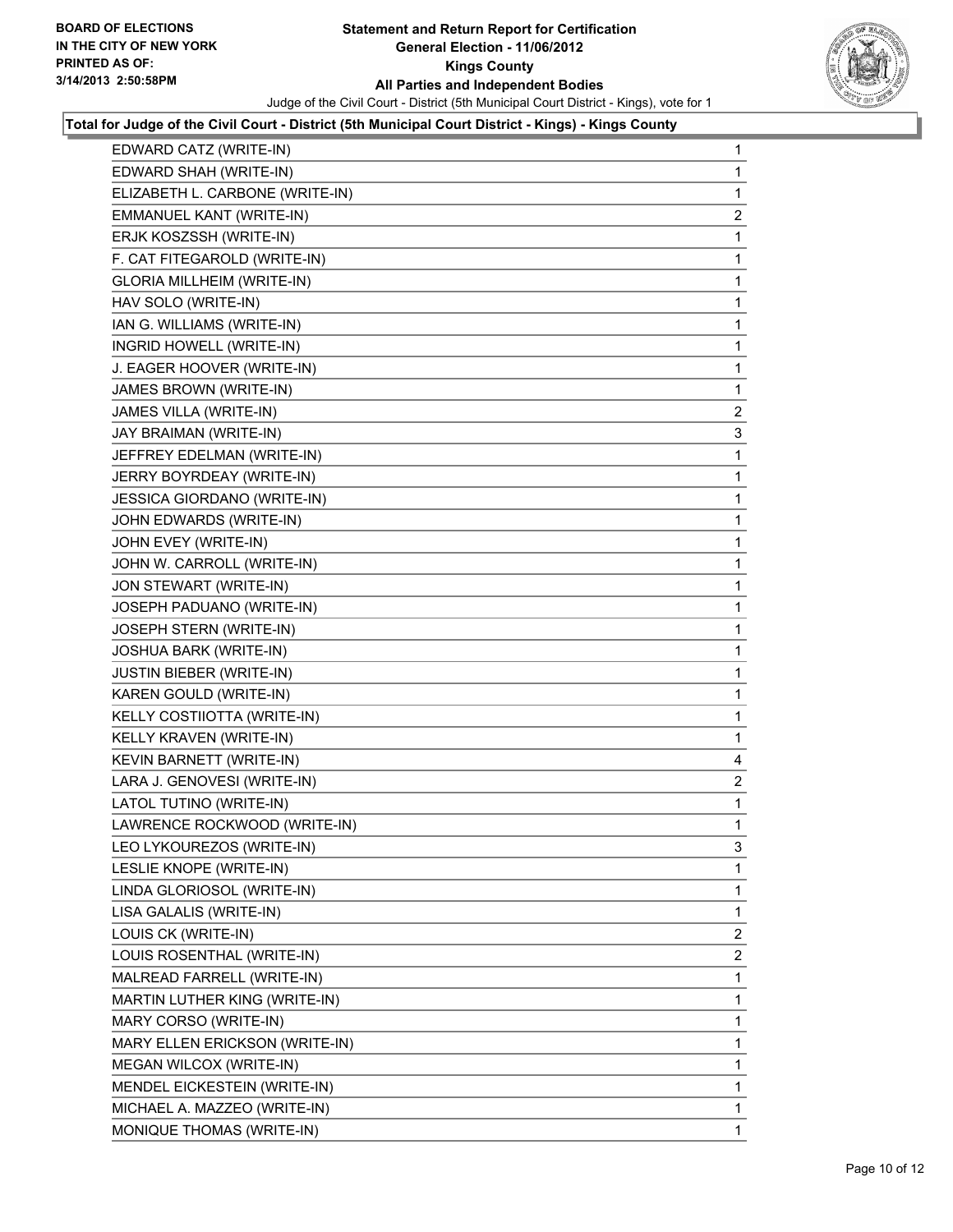

#### **Total for Judge of the Civil Court - District (5th Municipal Court District - Kings) - Kings County**

| MOSHE HOROWITZ (WRITE-IN)          | 1              |
|------------------------------------|----------------|
| MOSHF GROSS (WRITE-IN)             | $\mathbf{1}$   |
| MOTT SLOMVICS (WRITE-IN)           | 1              |
| MUTSONG BURNS (WRITE-IN)           | 1              |
| NATHAN LEWIN (WRITE-IN)            | 1              |
| PINCHAS RINGEL (WRITE-IN)          | 1              |
| RACHEL D. GOLD (WRITE-IN)          | 3              |
| RACHEL SILKWORTH (WRITE-IN)        | $\mathbf{2}$   |
| RALPH PERFETTO (WRITE-IN)          | 1              |
| RIA YANG (WRITE-IN)                | $\overline{c}$ |
| ROGER OKON (WRITE-IN)              | 1              |
| RON PAUL (WRITE-IN)                | 1              |
| RONALD REAGAN (WRITE-IN)           | 2              |
| ROSS BRADY (WRITE-IN)              | $\mathbf{1}$   |
| ROY ANTOUN (WRITE-IN)              | $\mathbf{2}$   |
| ROY POLLAK (WRITE-IN)              | 1              |
| SARAH BLUNTZ COLLINS (WRITE-IN)    | 1              |
| SCOTT KRAWCT (WRITE-IN)            | 1              |
| SHAYA MARCUS (WRITE-IN)            | 1              |
| SHEMP HOWARD (WRITE-IN)            | $\mathbf{1}$   |
| SOLOMON SABEL (WRITE-IN)           | $\mathbf{2}$   |
| STEFANO DIOMEDE (WRITE-IN)         | 1              |
| STEPHEN A. HARDSON (WRITE-IN)      | 1              |
| STEPHEN GIORDANO (WRITE-IN)        | 1              |
| STEPHEN KOURSELIS (WRITE-IN)       | 1              |
| STEVE HARRISON (WRITE-IN)          | 2              |
| THERESA M. CICCOTTO (WRITE-IN)     | 14             |
| TIA GUINNESS (WRITE-IN)            | 1              |
| TODD BRIDGES (WRITE-IN)            | 2              |
| TODD LOUIS (WRITE-IN)              | 1              |
| UNATTRIBUTABLE WRITE-IN (WRITE-IN) | 96             |
| URSULA GANGENI (WRITE-IN)          | 1              |
| VALERIE NAVARRERO (WRITE-IN)       | 1              |
| VULLNET VELIV (WRITE-IN)           | 1              |
| YADIRA ELENA GARCIA (WRITE-IN)     | 1              |
| YITZCHOK FRIEDMAN (WRITE-IN)       | 1              |
| YOSSI ROTBLAT (WRITE-IN)           | $\mathbf{1}$   |
| <b>Total Votes</b>                 | 84,176         |
| Unrecorded                         | 34,164         |
|                                    |                |